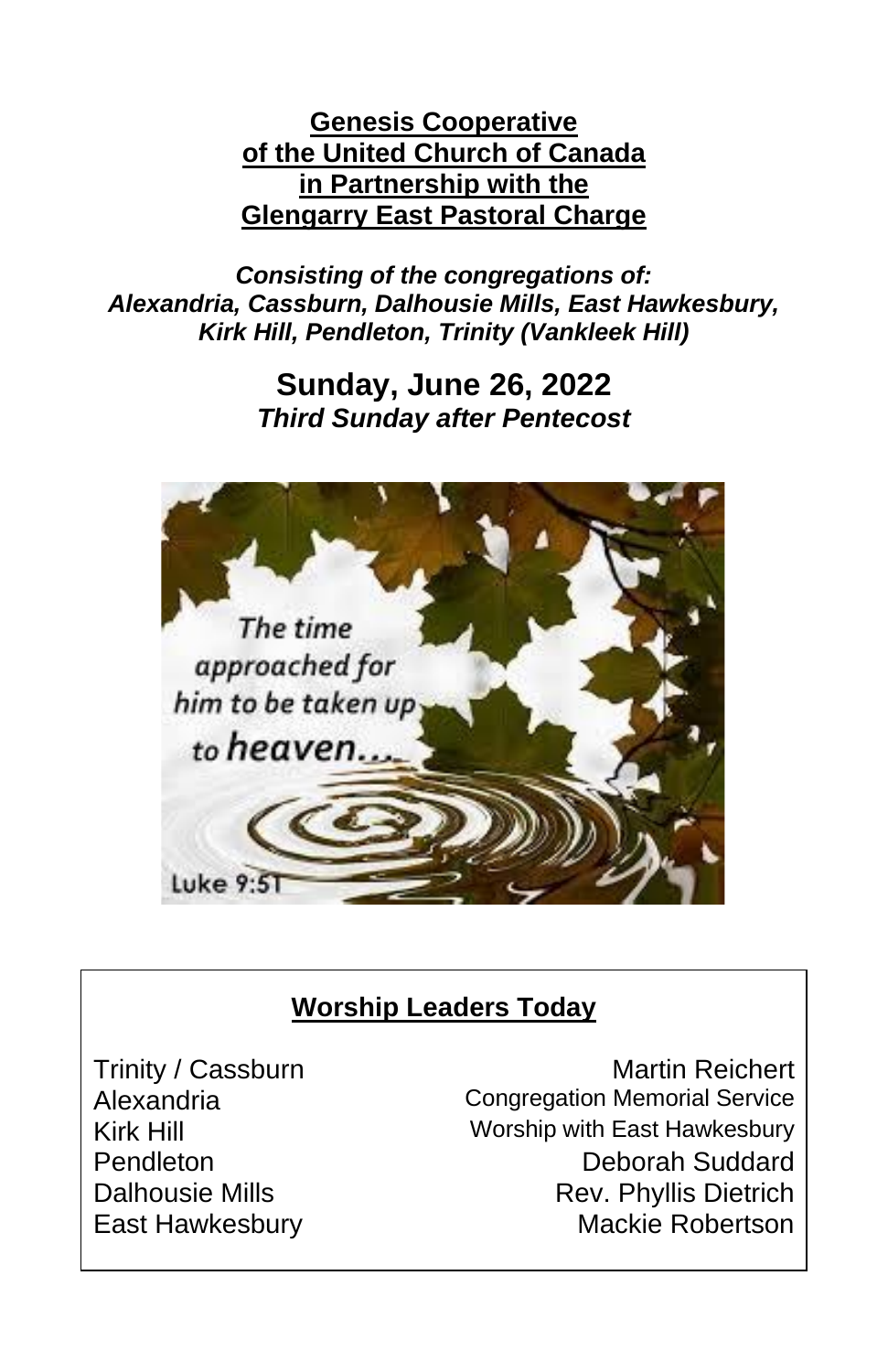*"Surely God is in this place…help me notice" (attributed to St. Lawrence)* 

# **We Gather to Praise God**

*Welcome to our worship service today. We pray you will feel God's presence as we worship together. You are invited to join in reading the responses and prayers, printed in bold.*

**♫Prelude**

#### **Greeting and Welcome**

#### **The Life and Work of the Church**

**Minute for Mission**

## **The Lighting of the Christ Candle**

### **♫Sung Introit:** *"Crown Him with Many Crowns"* **VU 211** *(vs. 2)*

*Crown him the Lord of life, who triumphed o'er the grave, And rose victorious in the strife for those he came to save. His glories now we sing, who died and rose on high, Who died eternal life to bring, and lives that death may die.*

### **The Call to Worship;**

A way parts and God's presence is recognized among us. A path is made by the footsteps of faith and we merge with the generations before us to be people of faith in our time and place **Let us worship God!** 

### **The Opening Prayer:**

God of prophets both ready and reluctant, may our hearts be renewed by your Spirit – a Spirit that opens our eyes to your vision for the world; a Spirit who invites us to pick up the call as prophets of your way. May we be receptive to your Spirit, we pray. **AMEN**.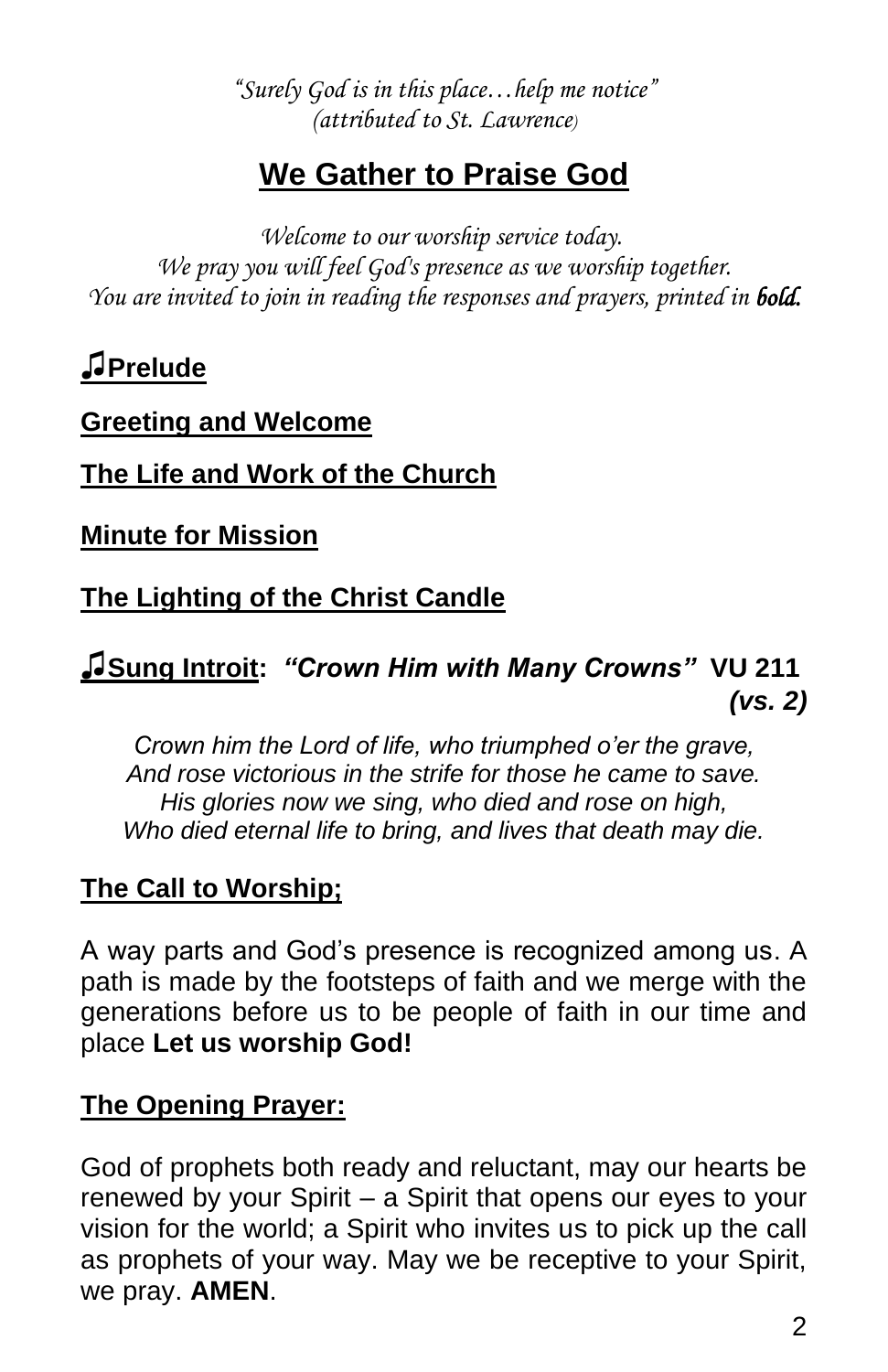## **The Prayer of Confession:**

When the flame goes out, and we imagine ourselves not good enough, when the way is too difficult, and we can find no one else to lead, when the gifts seem thin, and we feel we cannot find the way, whisper your presence, O God. When the questions are too deep and there is no way to seek an answer, when the mantle is unworn and we are the only ones to pick it up, when the world is tough and your calling even tougher, whisper your presence, O God. May we find a new vision to dream, may we find a new language to speak, may we find a new daring within our souls, whisper your presence, O God.

### **The Words of Affirmation:**

The psalmist encourages us to call to mind the deeds of God and remember the wonders of former days. God works wonders through ordinary people and God leads us by the hand. God's presence is among us as in days of old enabling us to speak daringly the truth and to be courageous in our action for justice. Let us be the prophets of God in our time

#### **♫Hymn:** *"We are Pilgrims"* **VU 595**

# **We Listen for God's Word**

#### **Scripture Lessons:**

**2 Kings 2: 1-2, 6-14** Elisha sees Elijah ascend to heaven. **Psalm 77: 1-2, 11-20 VU 791** I cry to God in my distress. **Galatians 5: 1, 13-25** Called to freedom; the fruit of the Spirit.

**Luke 9: 51-62** Foxes have holes, but the Son has nowhere to lay his head.

> *Hear what the Spirit is saying to the church.* **Thanks be to God!**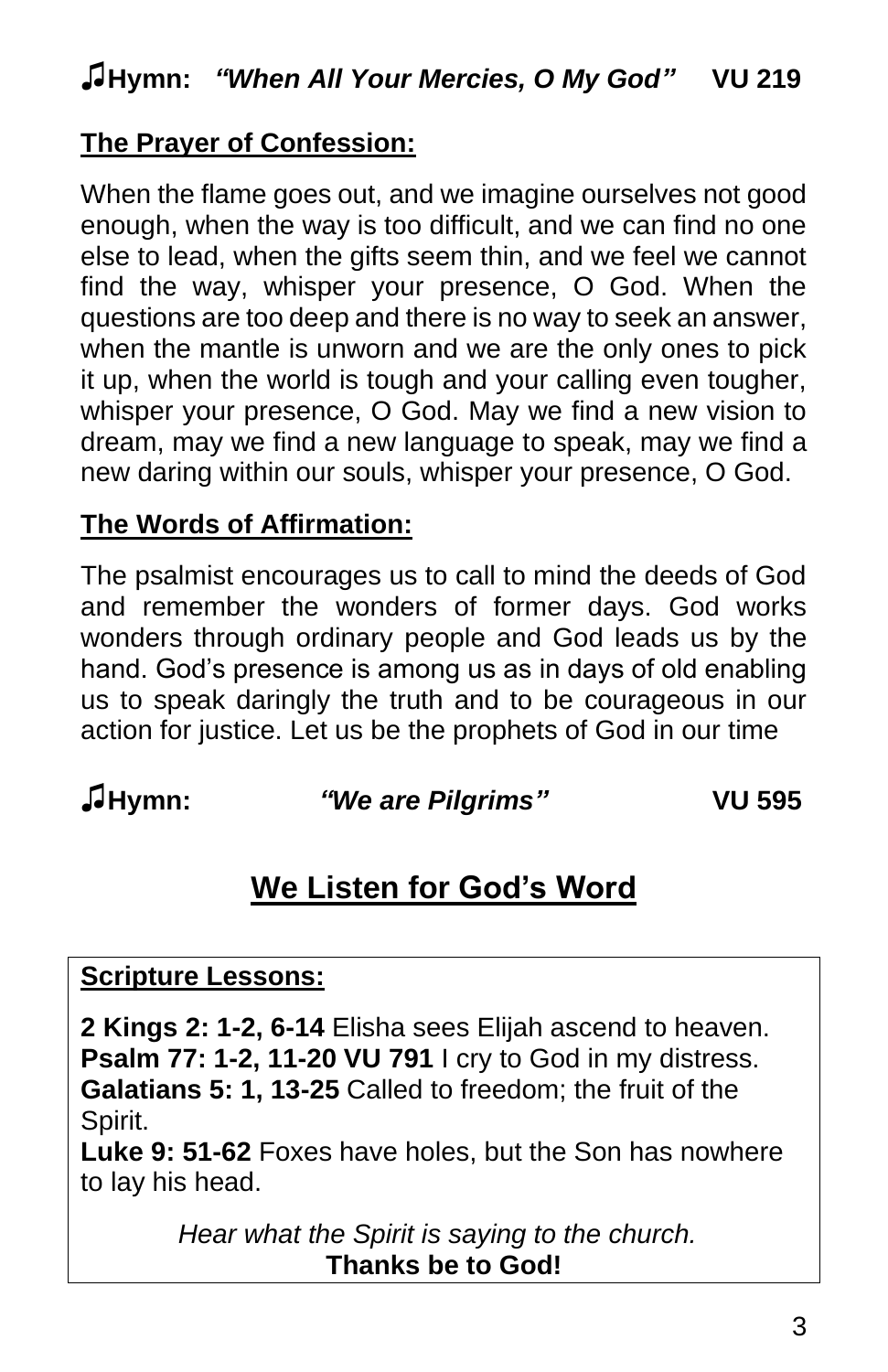# **We Respond to God's Word**

### **Offering Invitation**

## **♫Response:** *"We Give You But Your Own"* **VU 542**

*We give you but your own, whate'er the gift may be, All that we have is yours alone, we give it gratefully.*

### **The Prayer of Dedication:**

Liberating God, you set us free so we can bind ourselves to the way of love. Enable us to live in the Spirit. And may the spiritual fruits increase within and among us: love, joy, peace, patience, kindness, generosity, faithfulness, gentleness, and self-control. **AMEN.**

### **The Prayers of the People / The Lord's Prayer:**

**Our Father, who art in heaven ...** *(found at VU 959)*

**♫Hymn:** *"What A Friend We Have in Jesus"* **VU 664**

### **The Closing Words**

### **♫Sung Blessing:** *"Go Now in Peace"*

**Go now in peace, never be afraid, God will go with you each hour of everyday. Go now in faith, steadfast, strong and true. Know he will guide you in all you do. Go now in love and show you believe, Reach out to others so all the world can see. God will be there watching from above, Go now in peace, in faith and in love.**

## **♫Postlude**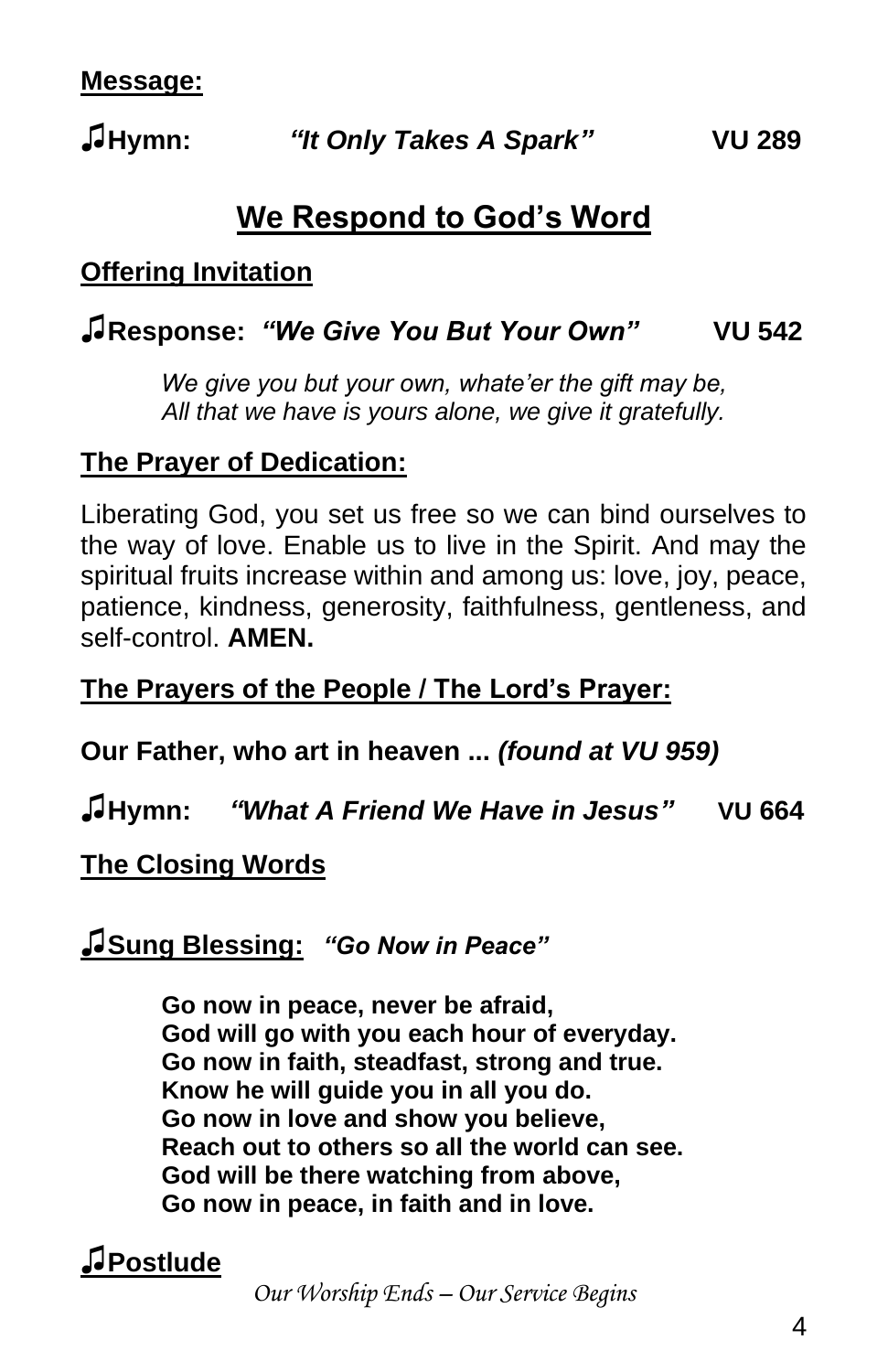## *Announcements*

 *As church, we are called to pray for each other and for our mission in the world*

> The People of Ukraine; St. Andrew's United, Cumberland, ON



**Question of the Day:**

**Luke 9 connection: Think of how often examples from nature are used in the gospels, either by Jesus or to describe something about Jesus. What might we learn from the fox to help us understand Jesus?**

**This month is National Indigenous month. Today, June 19 is the Indigenous Day of Prayer, and June 21 is the National Indigenous Peoples Day. These Sundays are an opportunity to celebrate First Nations, Inuit, and Métis**

**Tomorrow, June 27, is Canadian Multiculturalism Day.** Multicultural communities live alongside one another, value tolerance, and celebrate outward expressions of culture. The church's intercultural vision, however, goes further. It encourages all of us to change, build relationships, and distribute power fairly in respectful awareness of each other's differences.

**Our GO-FISH totals this year!** Great job, everyone. Alexandria - 65; Cassburn - 82; Dalhousie Mills - 32; Kirk Hill - 84; Pendleton - 65; Trinity - 36 **GRAND TOTAL: 345 cans for the food banks!**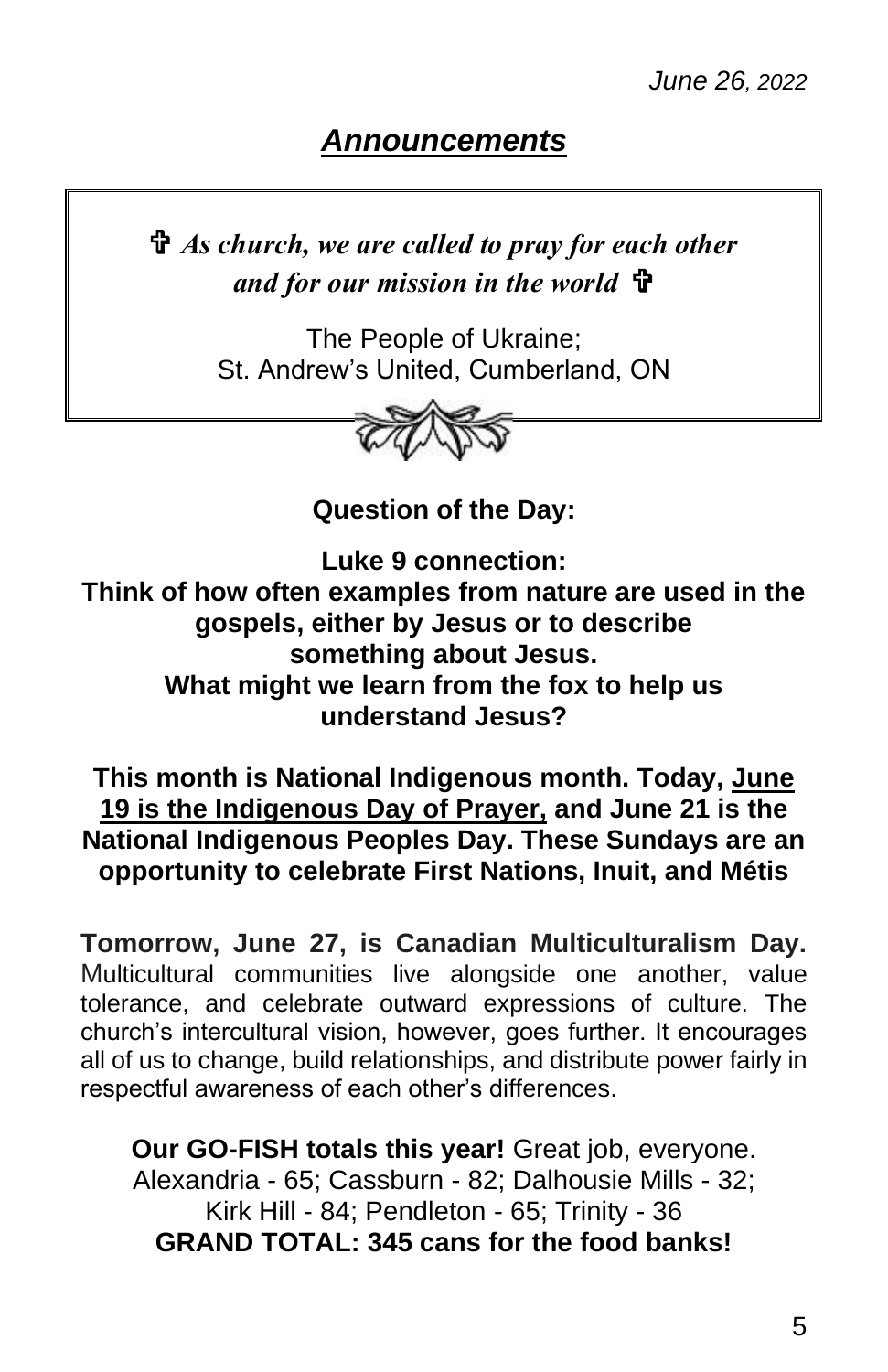The **SUMMER SCHEDULE 2022** is available on the website.



**The Horse & Buggy Ecumenical Service** will be held on **Sunday July 10th at 11** am at the VKH Fair Grounds. The theme this year is *"Who is my neighbour?".* 

**12 noon:** due to COVID restrictions no lunch or beverages will be served, so bring your own and enjoy fellowship with your neighbours.

**1:30 pm:** Parade starts.

*The United Church of Canada gratefully acknowledges that its buildings and ministries, from coast to coast to coast, are on traditional territories of Indigenous Peoples.*

*Our vital, innovative, and healing ministries are supported by generous Mission and Service donations.*

**The Genesis Cooperative of the United Church of Canada 42 Mill St., Box 689, Vankleek Hill, ON K0B 1R0 Phone: 613-678-5499** [genesiscc@bellnet.ca](mailto:genesiscc@bellnet.ca)

> **Genesis Cooperative Community www.genesiscmty.com**

**Minister: Rev. Phyllis Dietrich**

**Administrative Assistant:** Gabrielle Becker **Administrative Office Hours:** Monday, Wednesday & Thursday 10:00 am – 1:00 pm **Announcement Deadline:** Wednesday @ noon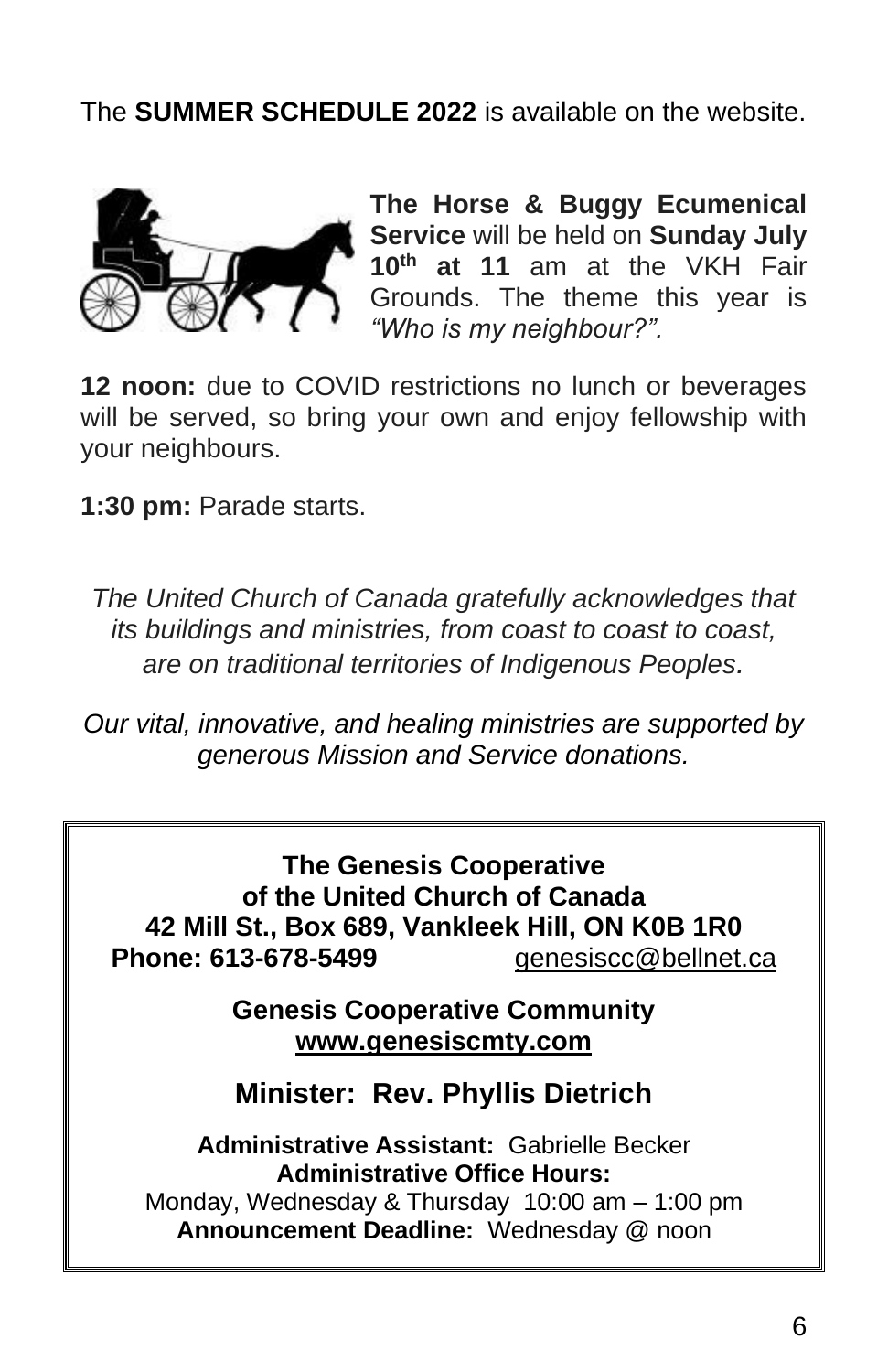

## **"We are working with these people… so they don't become victims."**

In December 2020, we shared [Lakshmi's story.](https://united-church.ca/stories/trafficked-her-aunt-lakshmis-story) Lakshmi, a teenager from West Bengal, India, was trafficked by her aunt, who promised that Lakshmi could earn money "dancing." Thankfully, the story had a happy ending. Lakshmi's parents contacted the Diocese of Durgapur, which runs an anti-human trafficking program supported by your Mission & Service gifts.

The Diocese intervened, and on the threat of legal action, Lakshmi's aunt returned her to her parents.

Over the year since we published Lakshmi's story, the Diocese of Durgapur has been busy initiating life-saving antitrafficking programming, advocacy, education, and relief efforts.

Here's an update. In 2021, your support through Mission & Service meant that

- 985 key leaders became aware of anti-human trafficking methods, including youth, church, and community leaders;
- 20 young people received computer training;
- 9 families learned bamboo crafting to augment their income;
- 500 families received relief during COVID lockdowns, including food hampers and personal protective equipment;
- CCTV cameras were installed in the Malda Safe Home, which houses 21 children.